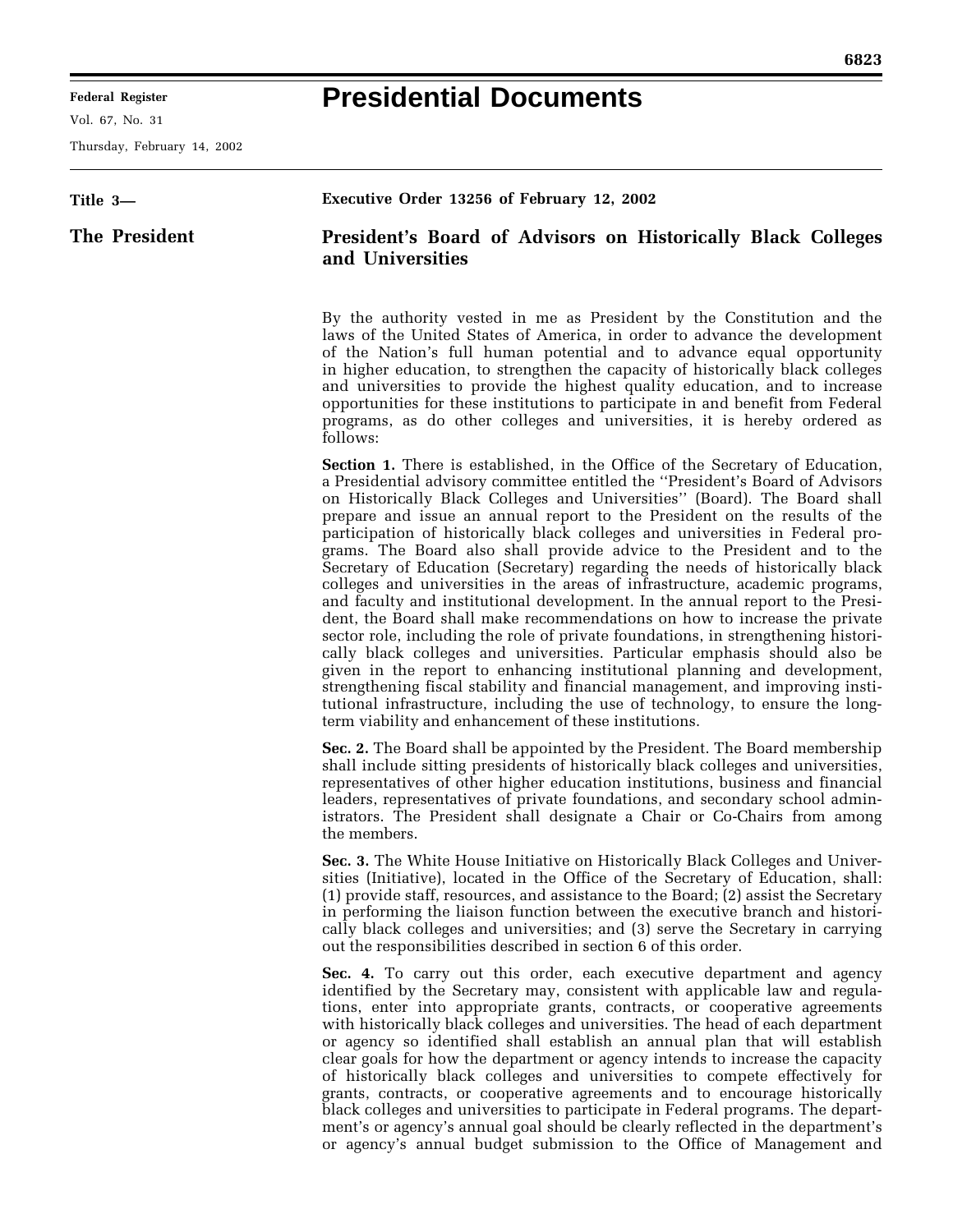Budget. To facilitate the attainment of these goals, the head of each department or agency identified by the Secretary shall provide, as appropriate, technical assistance and information to historically black colleges and universities regarding the program activities of the department or agency and the preparation of applications or proposals for grants, contracts, or cooperative agreements.

**Sec. 5.** Each executive department and agency identified by the Secretary shall appoint a senior official, who is a full-time officer of the Federal Government, to report directly to the department or agency head with respect to department or agency activity under this order, and to serve as liaison to the Board and to the Initiative. To the extent permitted by law and regulations, each executive department and agency identified by the Secretary shall provide appropriate information requested by the Board and staff pursuant to the order.

**Sec. 6.** Each executive department and agency identified by the Secretary shall develop an annual plan for, and shall document the agency's effort in, increasing the capacity of historically black colleges and universities to participate in Federal programs. Each department's and agency's plan shall describe new or existing department and agency programs and measurable objectives for proposed department and agency actions, in connection with those programs, to achieve the purposes of this order. These plans shall be submitted at such time and in such form as the Secretary shall require. In consultation with the participating departments and agencies, the Secretary shall review the plans and develop, with the advice of the Board, an integrated Annual Federal Plan for Assistance to Historically Black Colleges and Universities for submission to the President. The Secretary shall provide the president of each historically black college and university with a copy of, and an opportunity to comment on, the proposed Annual Federal Plan prior to its submission to the President. Each participating department and agency shall submit to the Secretary an Annual Performance Report that shall measure each department's and agency's performance against the objectives set forth in the department's or agency's annual plan. The Secretary shall be responsible for monitoring compliance with the Annual Federal Plan after it is approved by the President.

**Sec. 7.** In developing its annual plan, each executive department and agency identified by the Secretary shall emphasize programs and activities that develop the capacity of historically black colleges and universities to contribute to the development of human capital and to strengthen America's economic and technological base through: (1) infrastructure development and acquisitions for instruction and research; (2) student and faculty doctoral fellowships and faculty development; (3) domestic and international faculty and student exchanges and study-abroad opportunities; (4) undergraduate and graduate student internships; and (5) summer, part-time, and permanent employment opportunities.

**Sec. 8.** Each year, the Board shall report to the President on the progress achieved in enhancing the capacity of historically black colleges and universities to serve their students, including findings and recommendations for individual departments and agencies in connection with their Annual Performance Reports, as described in section 6 of this order.

**Sec. 9.** The Board, in consultation with the Department of Education and other executive departments and agencies, shall develop a Private Sector Strategy to assist historically black colleges and universities in: (1) increasing voluntary private-sector contributions to support the enhancement of endowments and the overall financial stability of such institutions; (2) improving and enhancing the quality and number of private-sector partnerships focused on academic program development, student achievement and faculty development, cooperative research and development projects, and faculty exchanges; and (3) improving information management, and facilities, and strengthening academic course offerings.